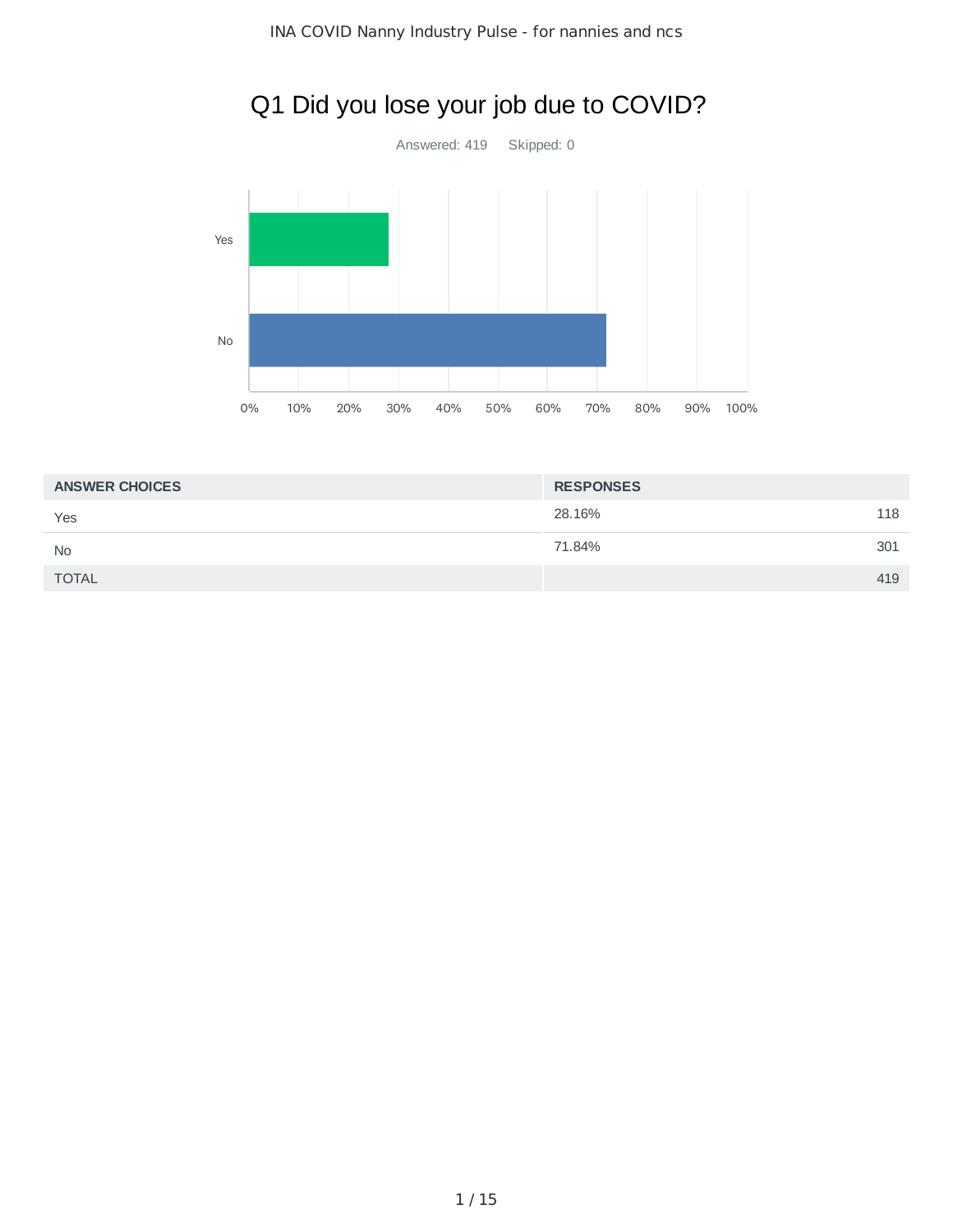#### Q2 If you lost your job, have you been able to find comparable employment that you are happy with?



| <b>ANSWER CHOICES</b> | <b>RESPONSES</b> |
|-----------------------|------------------|
| Yes                   | 13.25%<br>55     |
| <b>No</b>             | 17.35%<br>72     |
| N/A                   | 69.40%<br>288    |
| <b>TOTAL</b>          | 415              |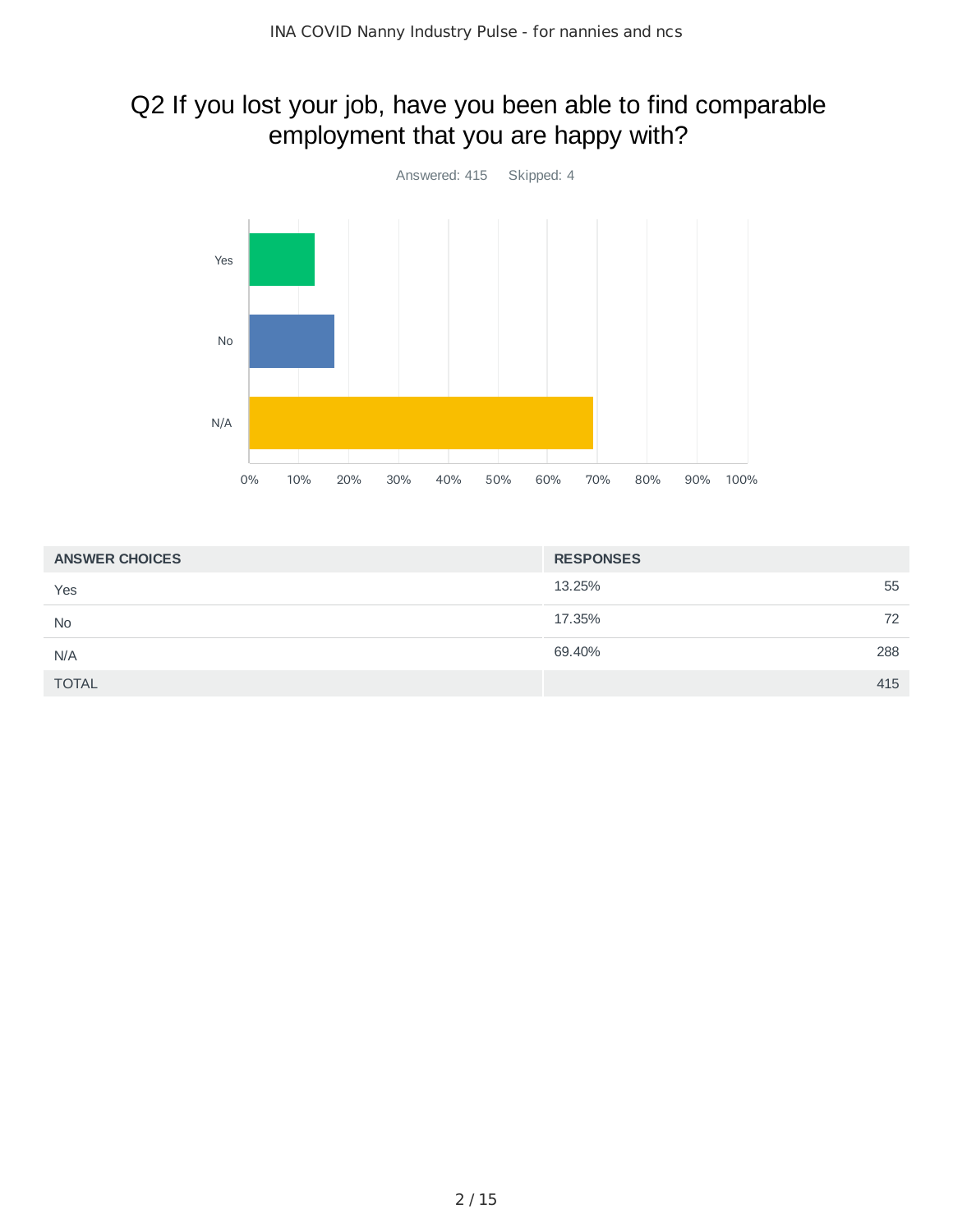# Q3 Has your income increased or decreased since the beginning of 2020?



| <b>ANSWER CHOICES</b> | <b>RESPONSES</b> |     |
|-----------------------|------------------|-----|
| Increased             | 28.88%           | 121 |
| Stayed the same       | 32.94%           | 138 |
| Decreased             | 38.19%           | 160 |
| <b>TOTAL</b>          |                  | 419 |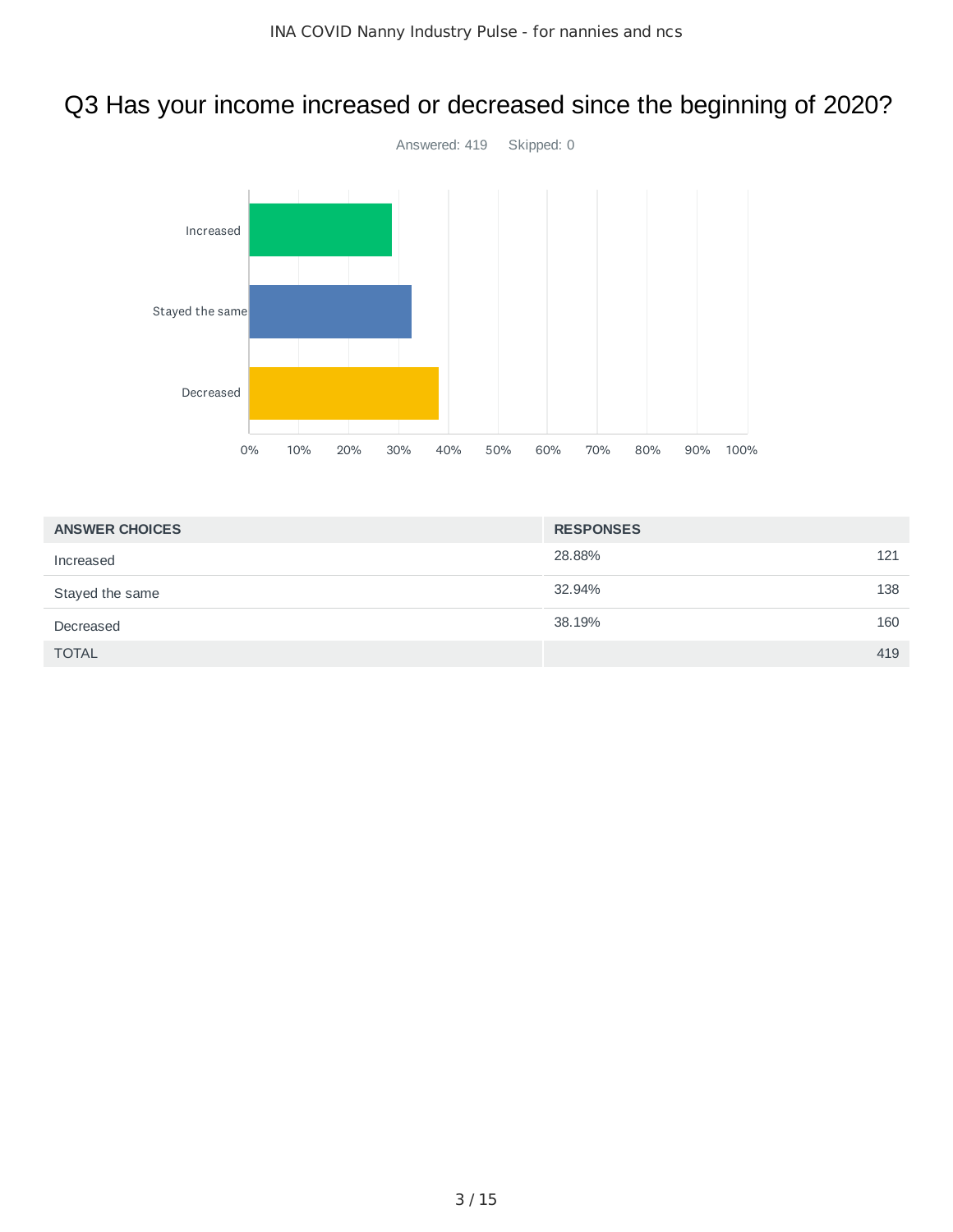

#### Q4 Were you furloughed in the last year for any time?

| <b>ANSWER CHOICES</b>    | <b>RESPONSES</b> |     |
|--------------------------|------------------|-----|
| Yes with full pay        | 11.96%           | 50  |
| Yes with some pay        | 9.33%            | 39  |
| Yes without pay          | 12.20%           | 51  |
| No, I was not furloughed | 66.51%           | 278 |
| <b>TOTAL</b>             |                  | 418 |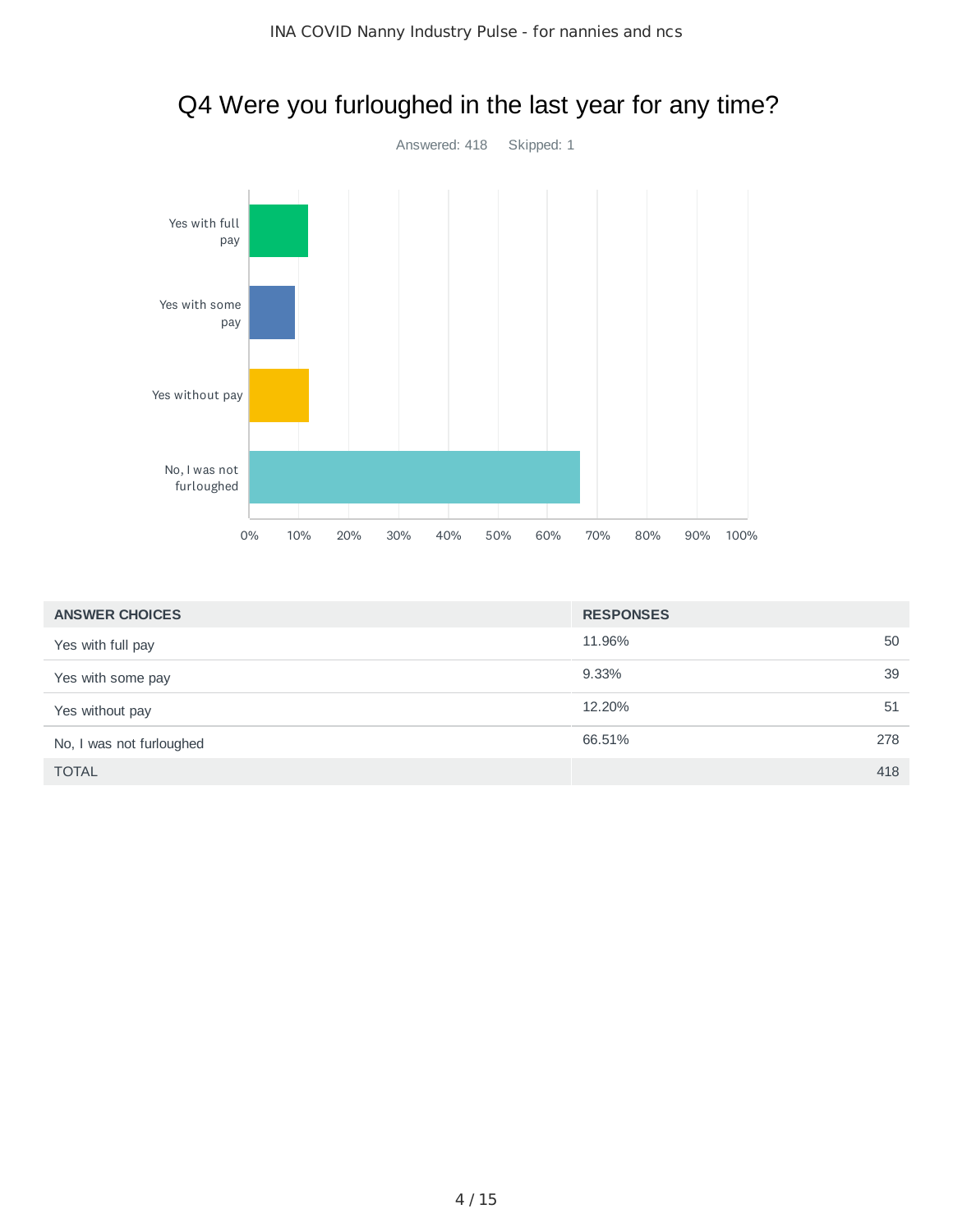#### Q5 Are you more concerned about losing your job now then you were a year ago?



| <b>ANSWER CHOICES</b> | <b>RESPONSES</b> |     |
|-----------------------|------------------|-----|
| A lot more            | 19.56%           | 80  |
| A little more         | 18.34%           | 75  |
| About the same        | 36.19%           | 148 |
| A little less         | 7.33%            | 30  |
| A lot less            | 18.58%           | 76  |
| <b>TOTAL</b>          |                  | 409 |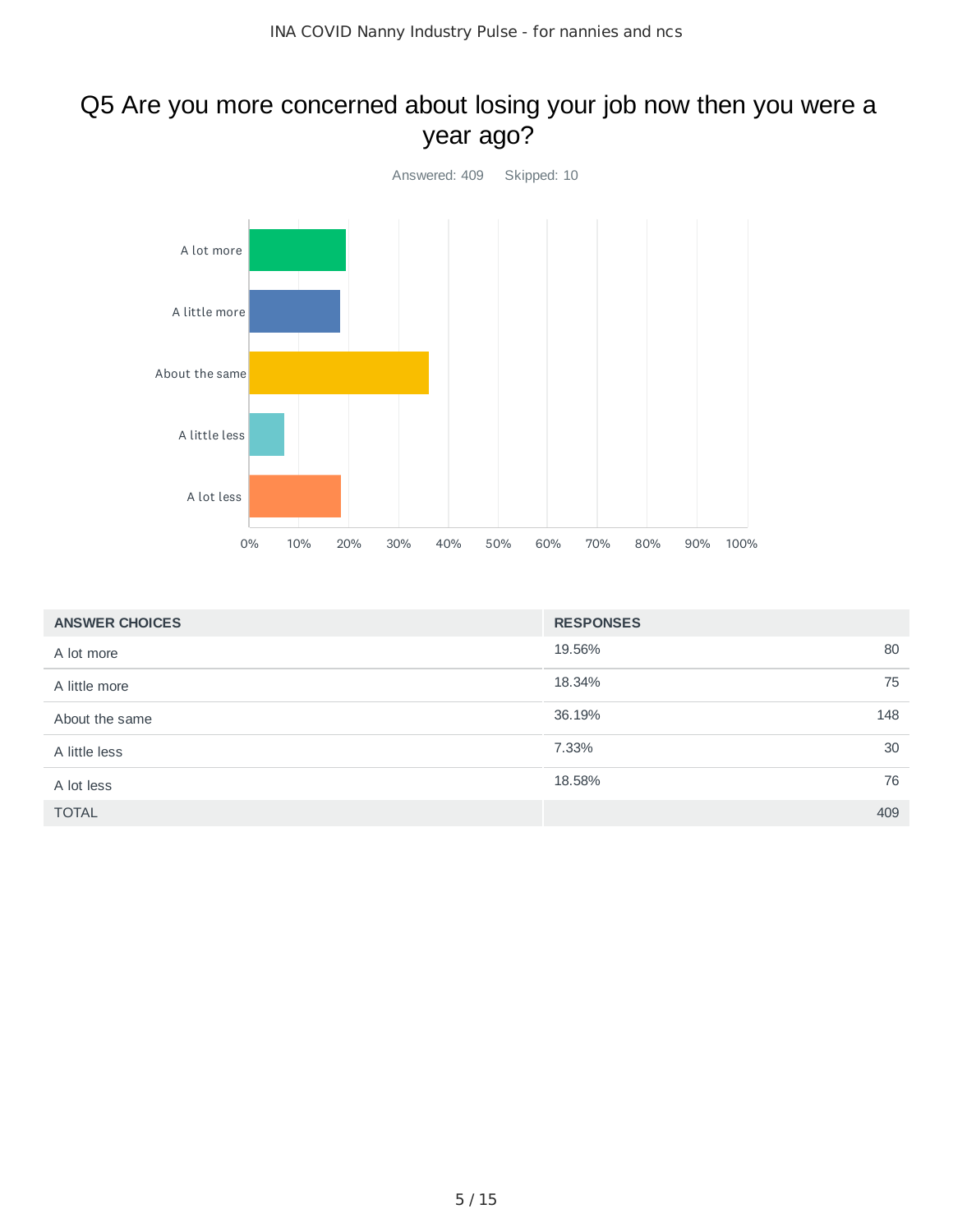# Answered: 409 Skipped: 10 0% 10% 20% 30% 40% 50% 60% 70% 80% 90% 100% Yes, one of my employers is... No, my employers ar... One or more of my employers...

| <b>ANSWER CHOICES</b>                                               | <b>RESPONSES</b> |     |
|---------------------------------------------------------------------|------------------|-----|
| Yes, one of my employers is now working from home                   | 57.95%           | 237 |
| No, my employers are not working form home                          | 15.16%           | 62  |
| One or more of my employers have always been at home while I worked | 26.89%           | 110 |
| <b>TOTAL</b>                                                        |                  | 409 |

### Q6 Do you now have at least one employer working from home?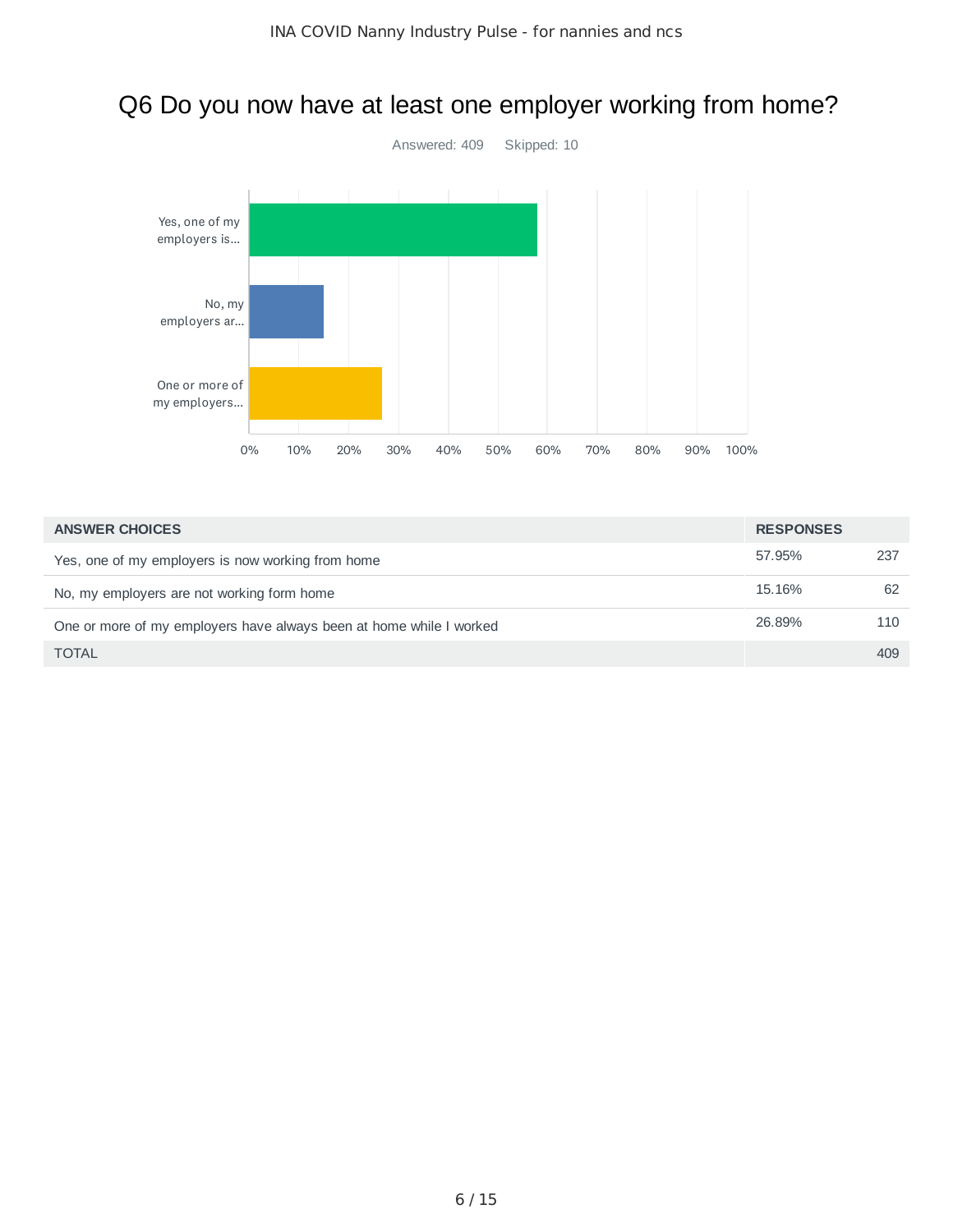#### Q7 Does your job now consist of helping with virtual learning or homeschooling kids but you were not doing that pre-COVID?



| <b>ANSWER CHOICES</b> | <b>RESPONSES</b> |     |
|-----------------------|------------------|-----|
| Yes                   | 44.96%           | 183 |
| <b>No</b>             | 55.04%           | 224 |
| <b>TOTAL</b>          |                  | 407 |
|                       |                  |     |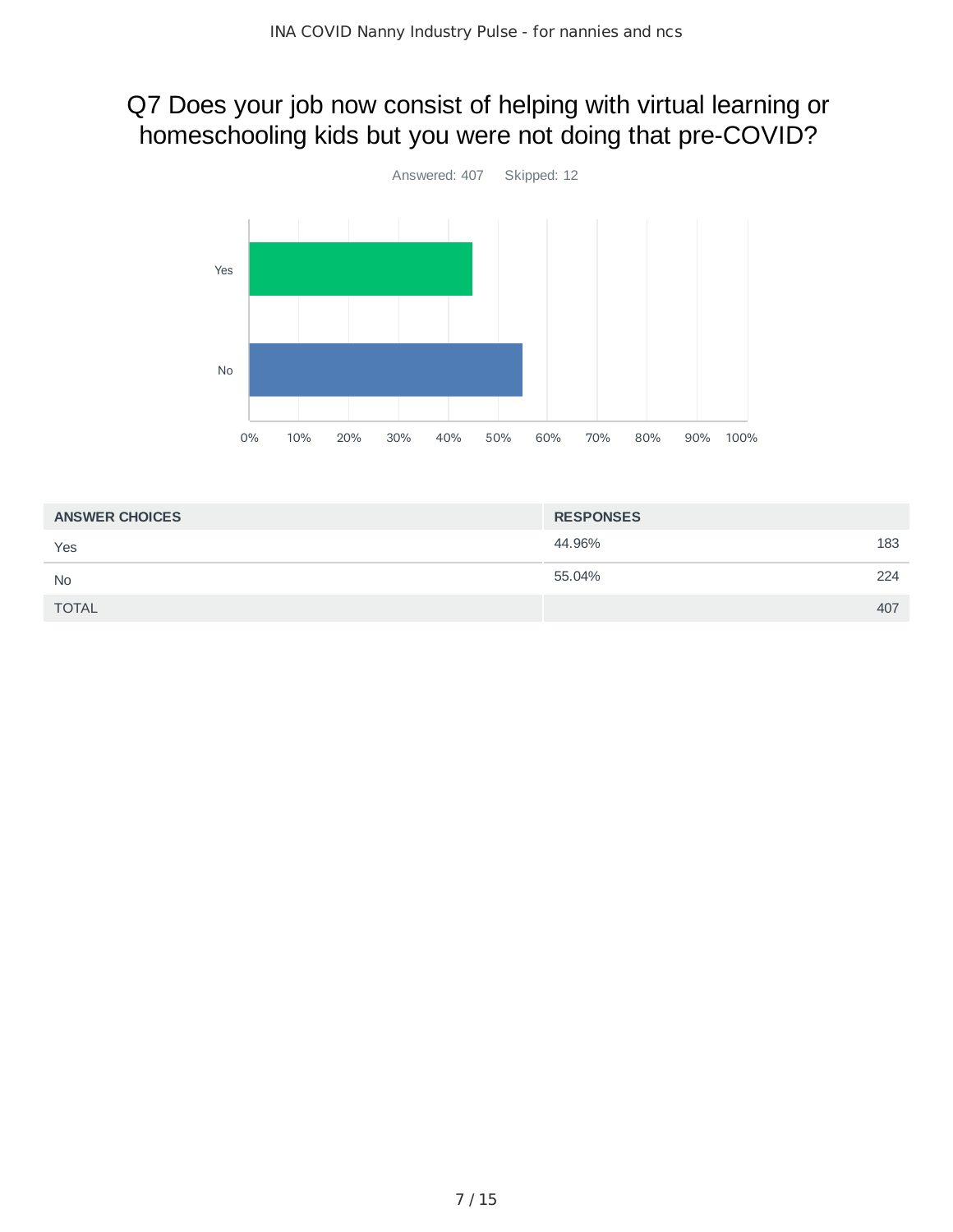#### Q8 What other changes have taken place in your daily duties?

Answered: 322 Skipped: 97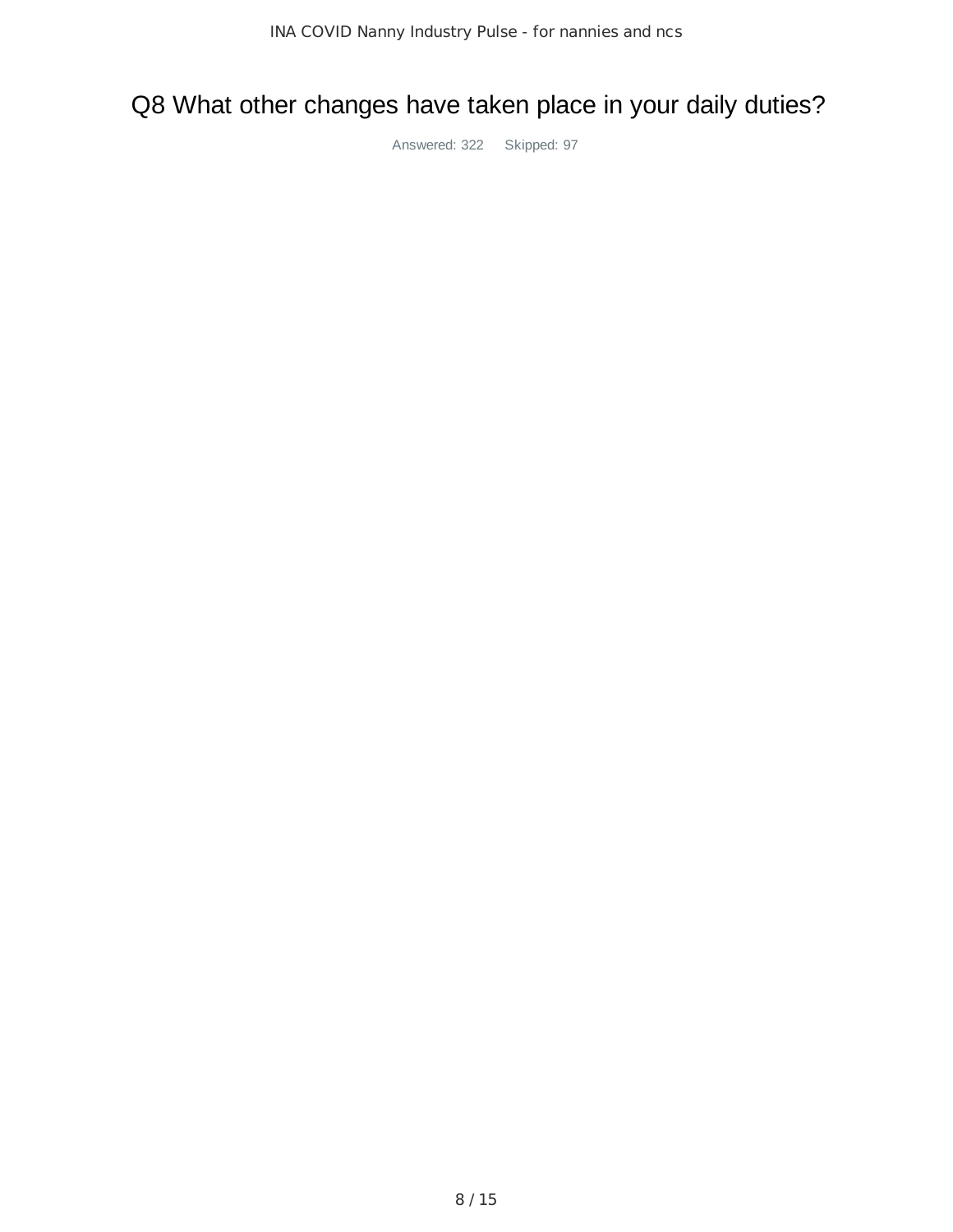

| <b>ANSWER CHOICES</b> | <b>RESPONSES</b> |     |
|-----------------------|------------------|-----|
| Very safe             | 34.57%           | 140 |
| Pretty safe           | 41.73%           | 169 |
| Unsure                | 13.58%           | 55  |
| Kind of unsafe        | 6.42%            | 26  |
| Very unsafe           | 3.70%            | 15  |
| <b>TOTAL</b>          |                  | 405 |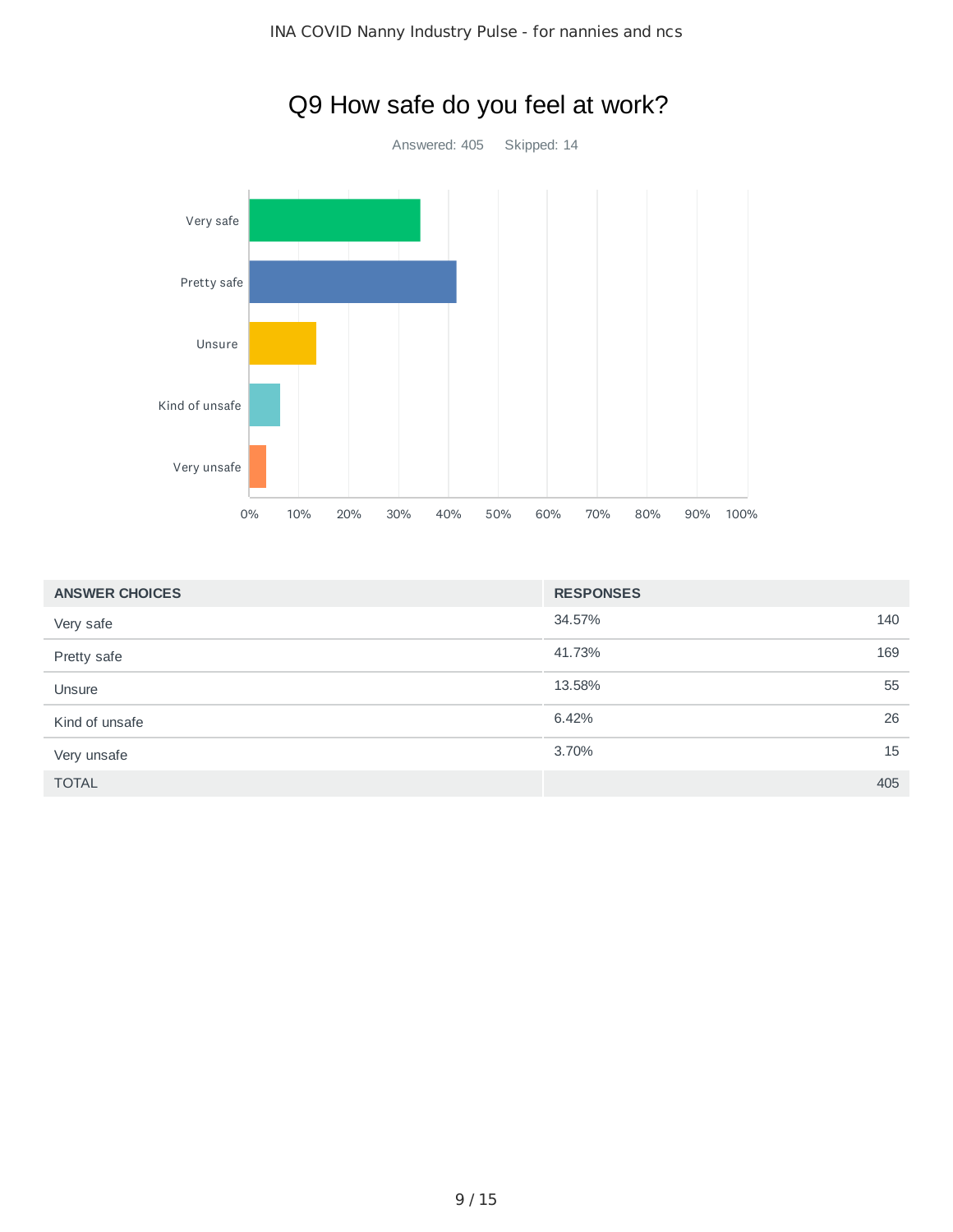

| <b>ANSWER CHOICES</b>                        | <b>RESPONSES</b> |     |
|----------------------------------------------|------------------|-----|
| Yes, at all times when I am with the family. | 8.15%            | 33  |
| Yes, when we go in public                    | 43.46%           | 176 |
| <b>No</b>                                    | 43.46%           | 176 |
| Other                                        | 4.94%            | 20  |
| <b>TOTAL</b>                                 |                  | 405 |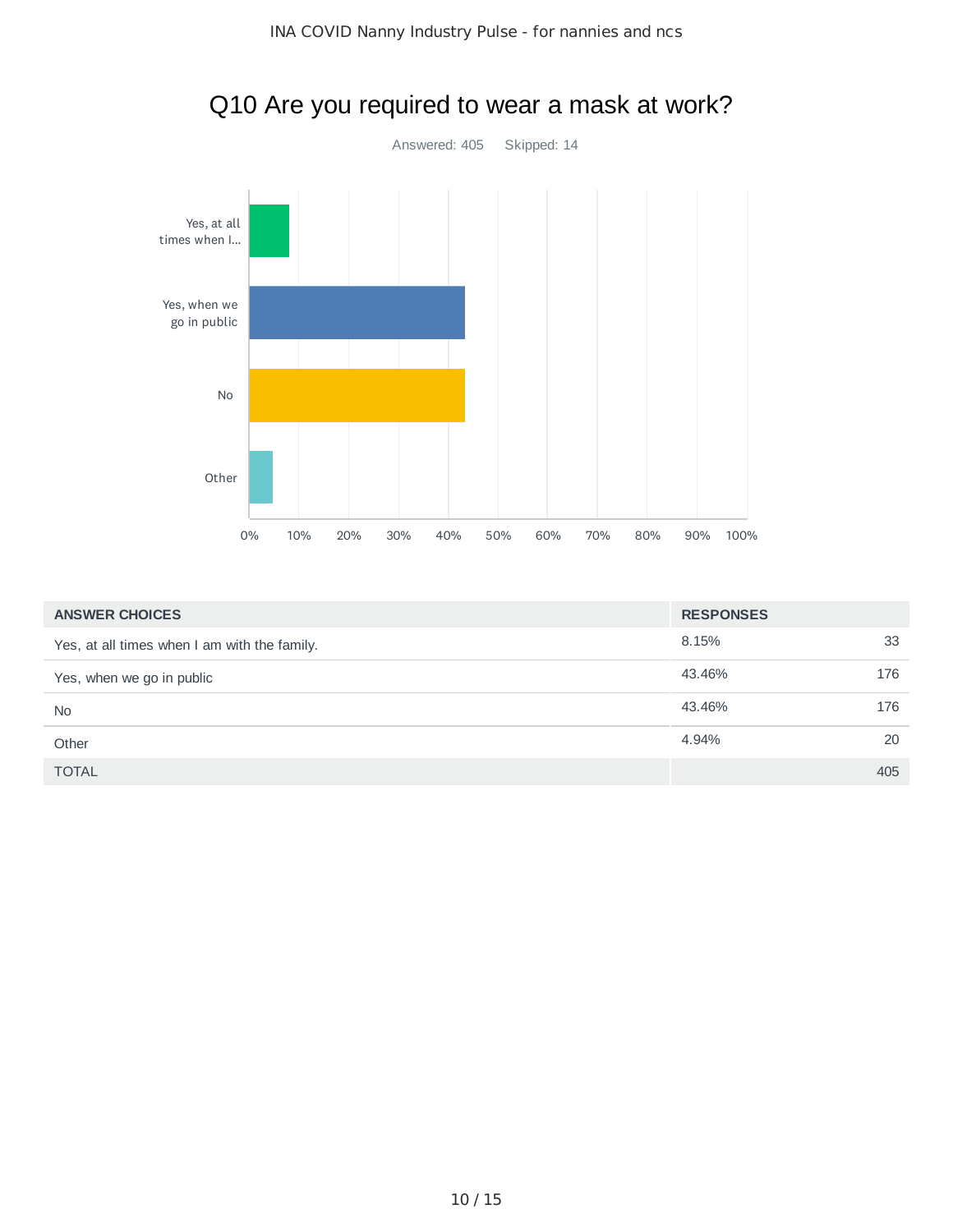# Q11 Do you have any other restrictions while at work?

Answered: 331 Skipped: 88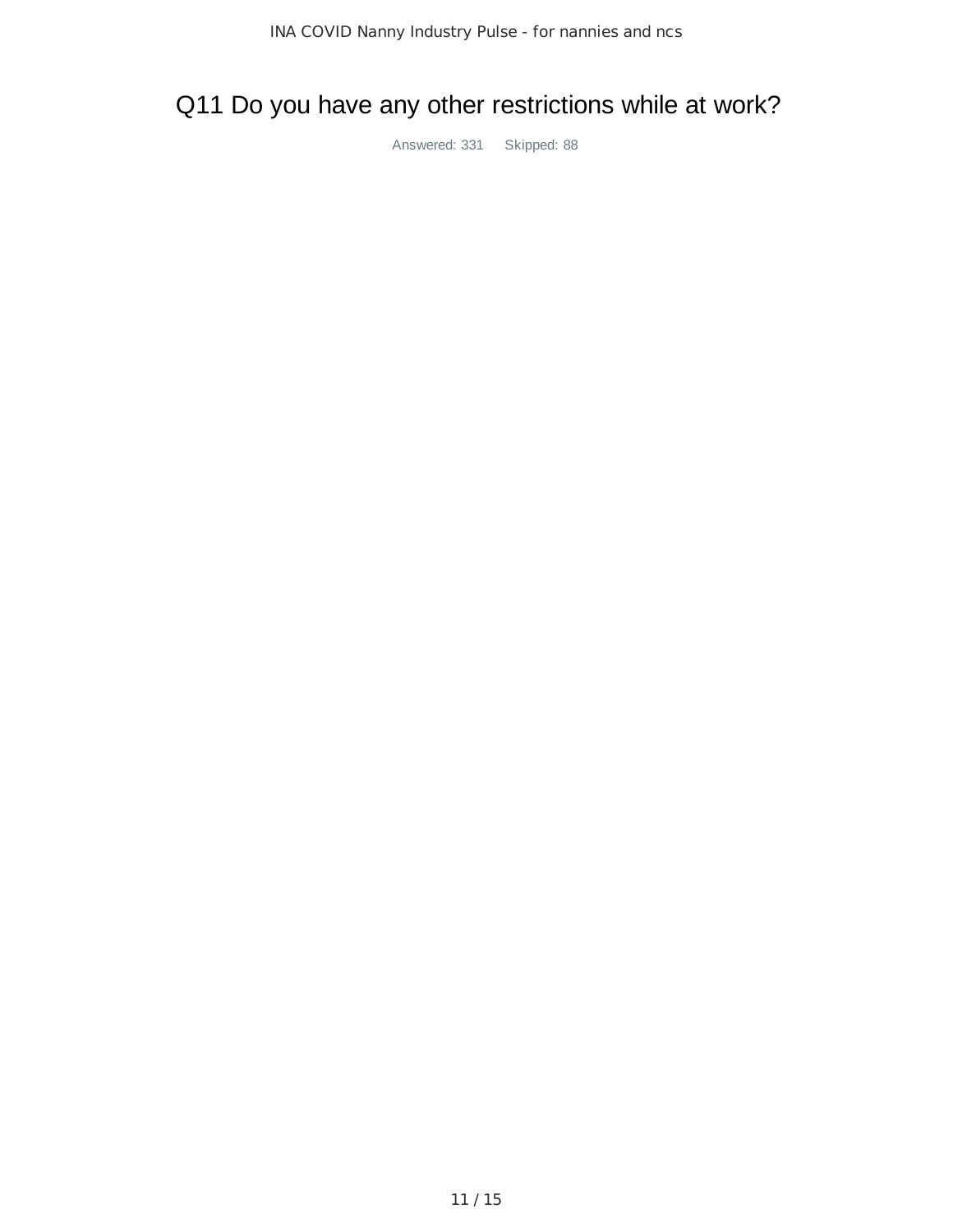# Q12 Have you been asked to avoid socialization outside of work?



| <b>ANSWER CHOICES</b>                                                      | <b>RESPONSES</b> |     |
|----------------------------------------------------------------------------|------------------|-----|
| I have been asked to "be careful" but given no guidance on what that means | 33.50%           | 136 |
| I have been strongly encouraged to not go out unless it is essential       | 30.54%           | 124 |
| I have been told that if I go out I will lose my job                       | 1.48%            | 6   |
| <b>No</b>                                                                  | 34.48%           | 140 |
| <b>TOTAL</b>                                                               |                  | 406 |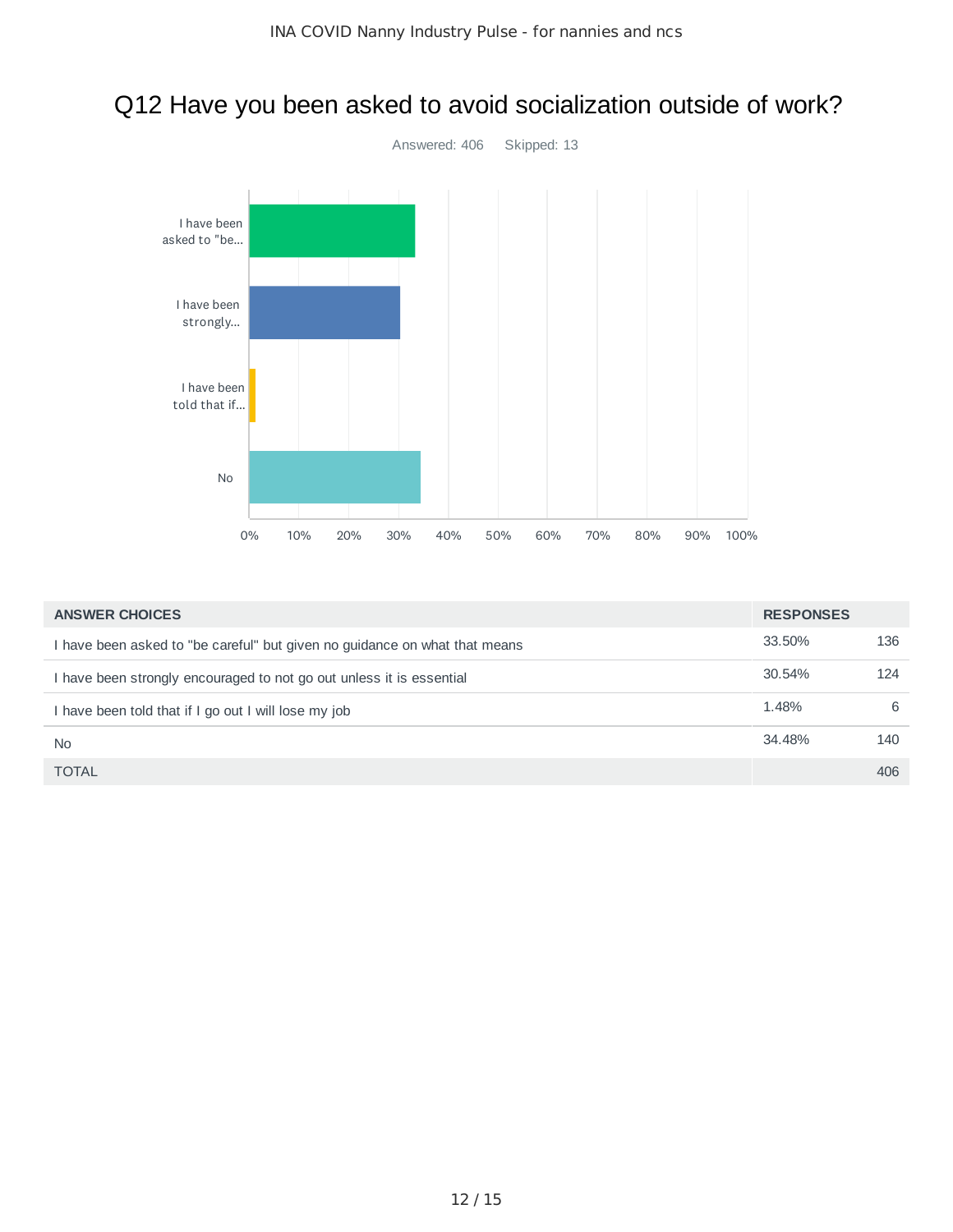

#### Q13 Have you considered a career change due to this pandemic?

| <b>ANSWER CHOICES</b>                                                       | <b>RESPONSES</b> |     |
|-----------------------------------------------------------------------------|------------------|-----|
| Yes, I am activly looking for a change                                      | 10.31%           | 43  |
| Yes, I am strongly considering it                                           | 18.47%           | 77  |
| I have not considered it                                                    | 22.30%           | 93  |
| No. I like where I am                                                       | 33.81%           | 141 |
| No, this pandemic has made me more sure than ever this is what I want to do | 15.11%           | 63  |
| <b>TOTAL</b>                                                                |                  | 417 |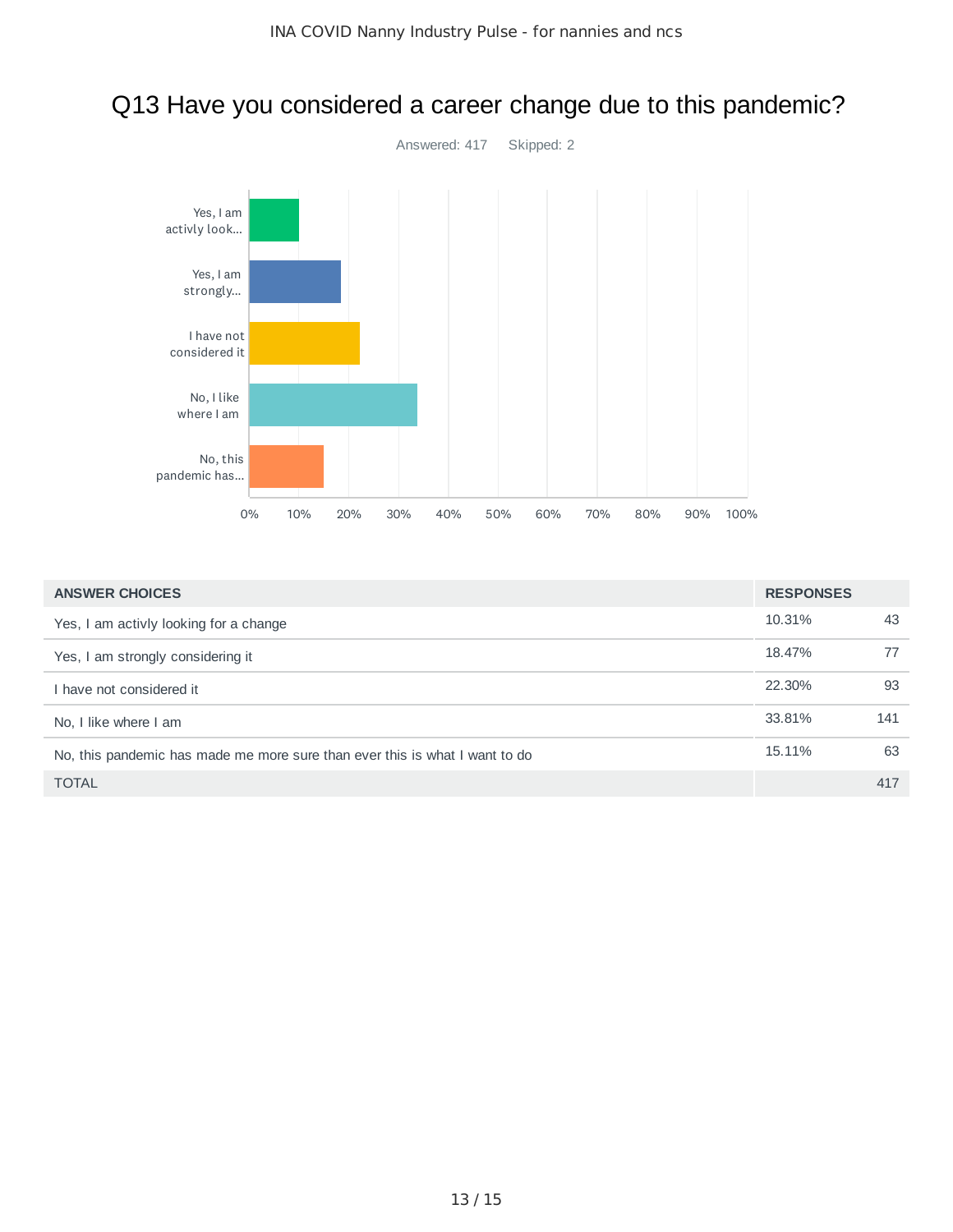#### Q14 Has the long-term pandemic affected your personal stress levels?



| <b>ANSWER CHOICES</b>                             | <b>RESPONSES</b> |     |
|---------------------------------------------------|------------------|-----|
| Yes, I am feeling extreme stress during this time | 30.60%           | 127 |
| Yes, I have added anxiety                         | 56.87%           | 236 |
| don't feel affected                               | 8.19%            | 34  |
| No, I feel more at peace during this time         | 4.34%            | 18  |
| <b>TOTAL</b>                                      |                  | 415 |